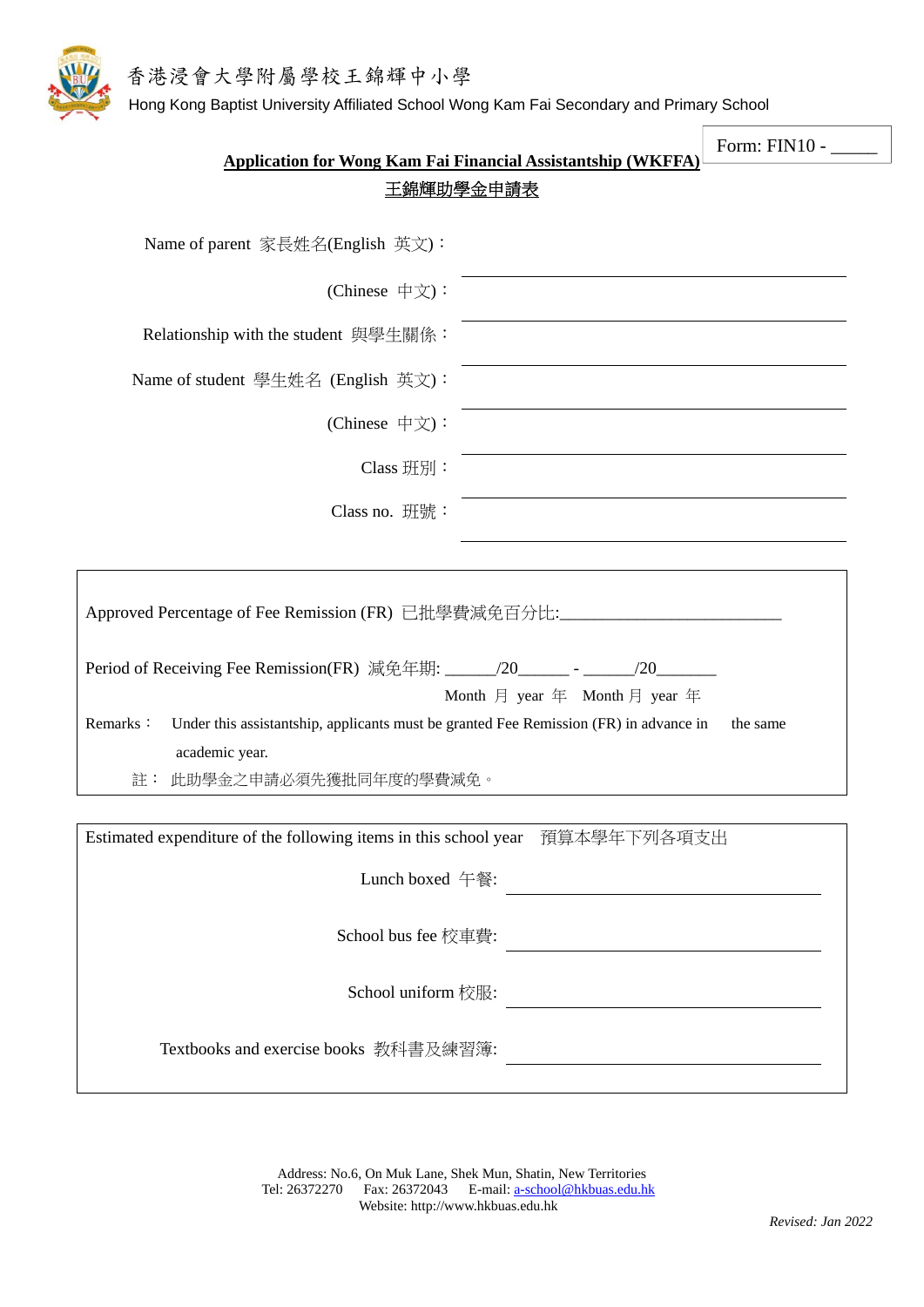| If approved, how would you use the related assistantship? 如獲批有關助學金, 將如何使用? |                                                                                                                      |  |
|----------------------------------------------------------------------------|----------------------------------------------------------------------------------------------------------------------|--|
| <u> 1989 - Johann Stoff, Amerikaansk politiker (* 1908)</u>                |                                                                                                                      |  |
|                                                                            | <u> 1989 - Andrea Barbara, presidente de la contrada de la contrada de la contrada de la contrada de la contrada</u> |  |
|                                                                            | Date: $\qquad \qquad$                                                                                                |  |
| <b>Application Results (for office use only)</b>                           |                                                                                                                      |  |
| Not Approved. Remarks:                                                     |                                                                                                                      |  |
| Endorsed by: Deputy Principal/ Senior Vice Principal Date: 2014.           |                                                                                                                      |  |
|                                                                            |                                                                                                                      |  |
|                                                                            |                                                                                                                      |  |